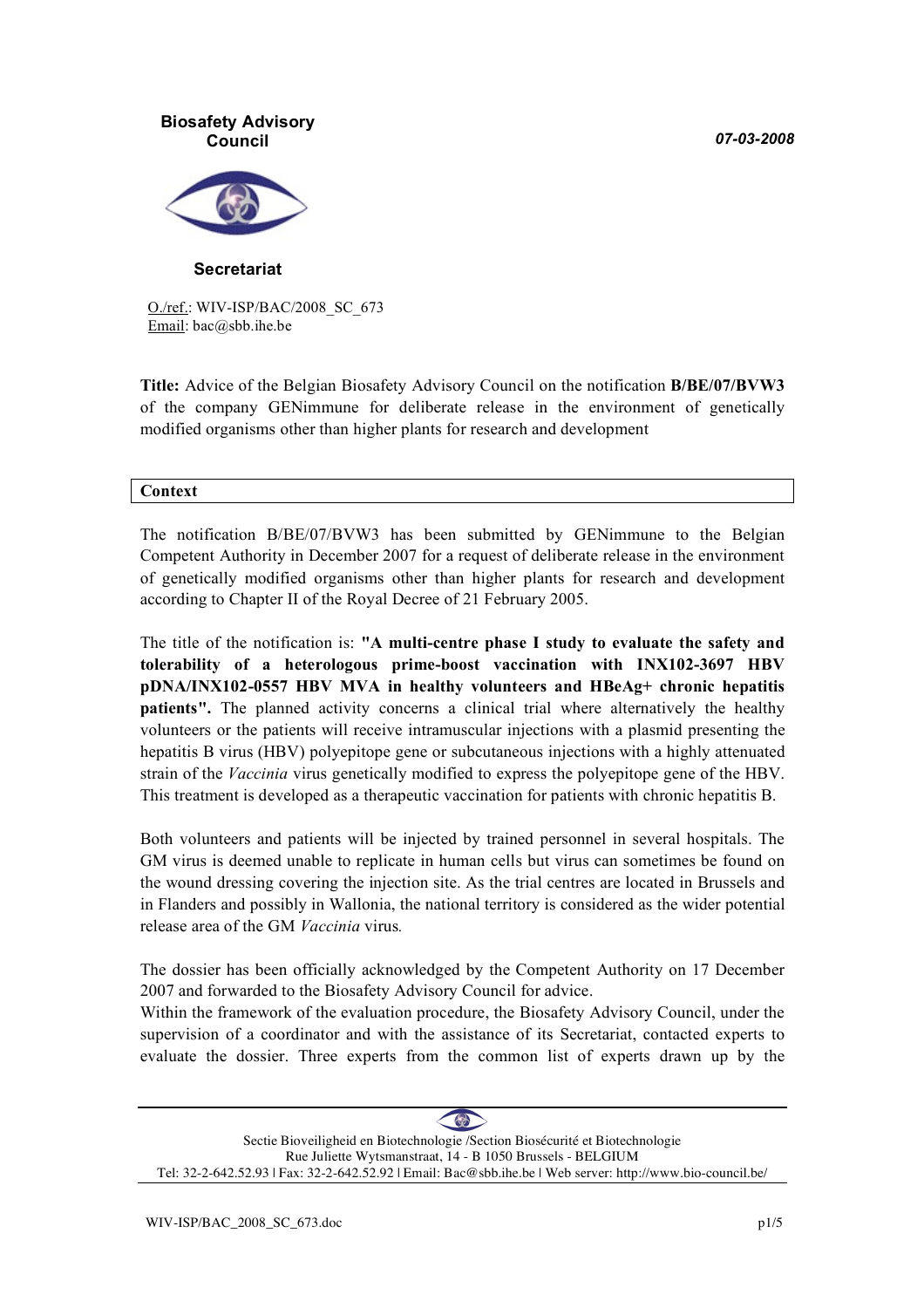Biosafety Advisory Council and the Division of Biosafety and Biotechnology (SBB) answered positively to this request. The SBB also took part in the evaluation of the dossier. The experts and the SBB assessed whether the information provided in the notification was sufficient and accurate in order to state that the deliberate release of the genetically modified organism for its intended use, would not raise any problems for the environment, animal health or human health (people coming in contact with the treated patient and/or with the GMO).

On 25 January 2008, based on a list of questions prepared by the Biosafety Advisory Council, the Competent Authority requested the notifier to provide additional information about the notification. The answers to these questions were received from the notifier on 8 February 2008 and reviewed by the coordinator and the experts. The scientists in charge of evaluating the dossier considered this additional information satisfactory.

For the purpose of this evaluation, the following legal basis has been considered:

- Annex II (principles for the risk assessment) and annex III (information required in notifications) of the Royal Decree of 21 February 2005

- Commission Decision 2002/623/EC of 24 July 2002 establishing guidance notes supplementing Annex II to Directive 2001/18/EC.

As a plasmid does not fall under the definition of a GMO, the risk assessment mainly focused on the risks related to the use of the genetically modified *Vaccinia* virus. The safety of the plasmid was however also considered in the environmental risk assessment.

The pure medical aspects concerning the efficacy of the medicinal product and its safety for the treated patient, as well as aspects related to social, economical or ethical considerations, are outside the scope of this evaluation.

In parallel to the scientific evaluation of the notification, the Competent Authority also made the dossier available on its website for the one-month public consultation foreseen in the abovementioned Royal Decree. As a result of this consultation, the Competent Authority forwarded to the Biosafety Advisory Council 1 reaction of the public relevant for the environmental and/or public health safety of the GMO.

This reaction was taken into account in the elaboration of the advice of the Biosafety Advisory Council given below. Answers are sent separately to the Competent Authority.

#### **Summary of the Scientific evaluation**

#### **1. The characteristics of the donor, the recipient or parental organism**

No major risks were identified.

The question of the Biosafety Advisory Council about the claim that the attenuated *Vaccinia* virus is not able to reproduce in mammalian cells other that BHK-21 cells was adequately answered by the notifier.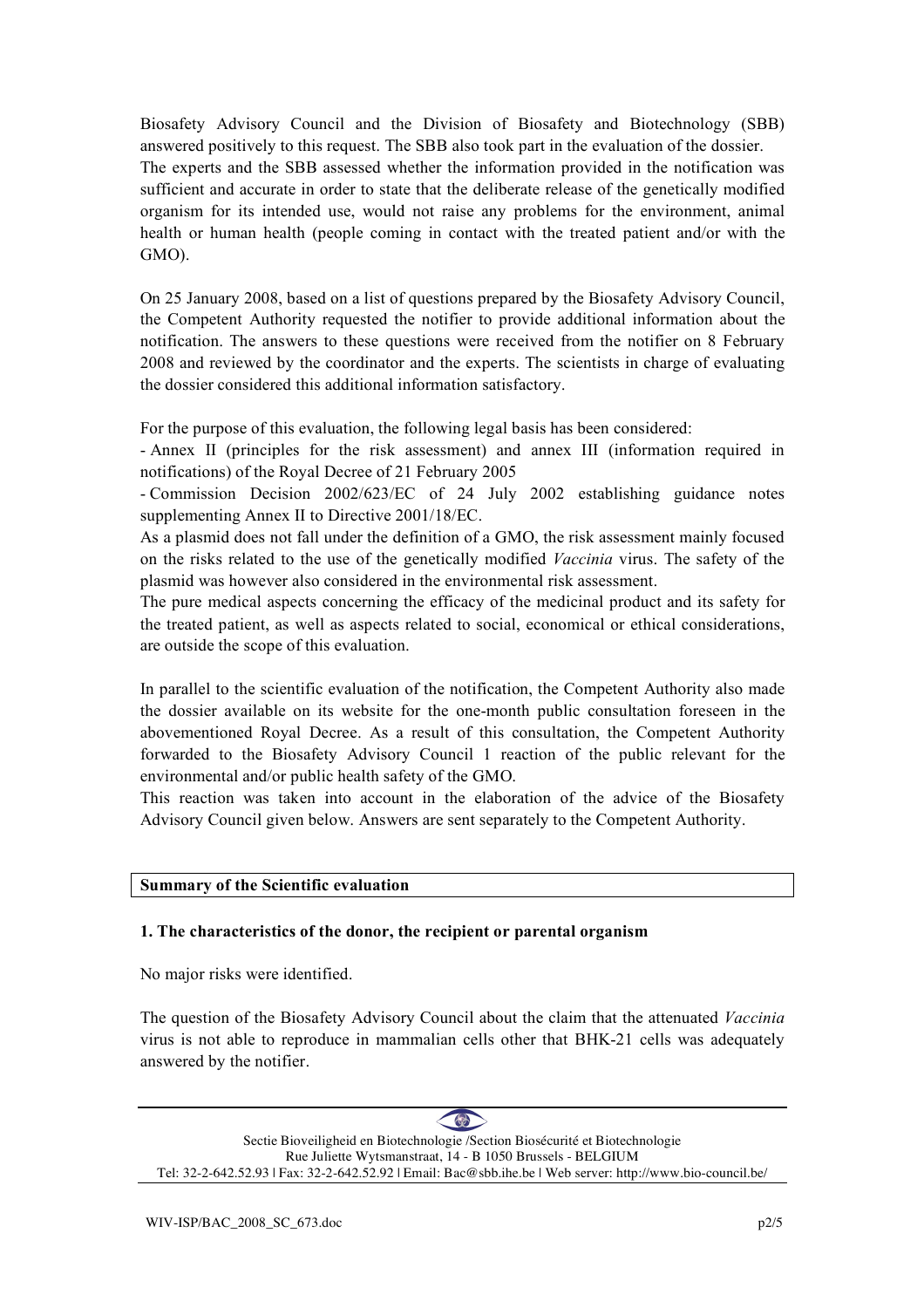#### **2. Information related to the vector**

No major risks were identified.

#### **3. Information related to the characteristics of the GMO**

No major risks were identified.

The question of the Biosafety Advisory Council about potential toxic immune responses against the modified *Vaccinia* virus was adequately answered by the notifier.

#### **4. The condition of release**

No major risks were identified.

The Biosafety Advisory Council requested the notifier to give more information about the procedures for the removal and destruction of biohazard material in the trial centres. The notifier gave satisfactory complementary information.

#### **5. The risks for the environment and human health**

No major risks related to the modified *Vaccinia* virus were identified.

## **6. The monitoring, control, waste treatment and emergency plans proposed by the applicant**

No major risks related to the modified *Vaccinia* virus were identified.

The question about arrangements taken to prevent organ or blood donation by the subjects involved in the clinical trial was adequately answered by the notifier:

- for both healthy volunteers and patients blood donation is excluded during the study period which encompasses a 6 months follow-up period after the last study drug administration.

- both healthy volunteers and patients will receive a pocket-size card containing details on their participation in a study with a GMO stating that this may render their organs/tissues unsuitable for transplantation until 6 months after the last study drug administration.

The question about the transfer of waste from the hospital to the company and the question about the waste treatment was adequately answered by the notifier.

 $\left( 0\right)$ Sectie Bioveiligheid en Biotechnologie /Section Biosécurité et Biotechnologie Rue Juliette Wytsmanstraat, 14 - B 1050 Brussels - BELGIUM Tel: 32-2-642.52.93 | Fax: 32-2-642.52.92 | Email: Bac@sbb.ihe.be | Web server: http://www.bio-council.be/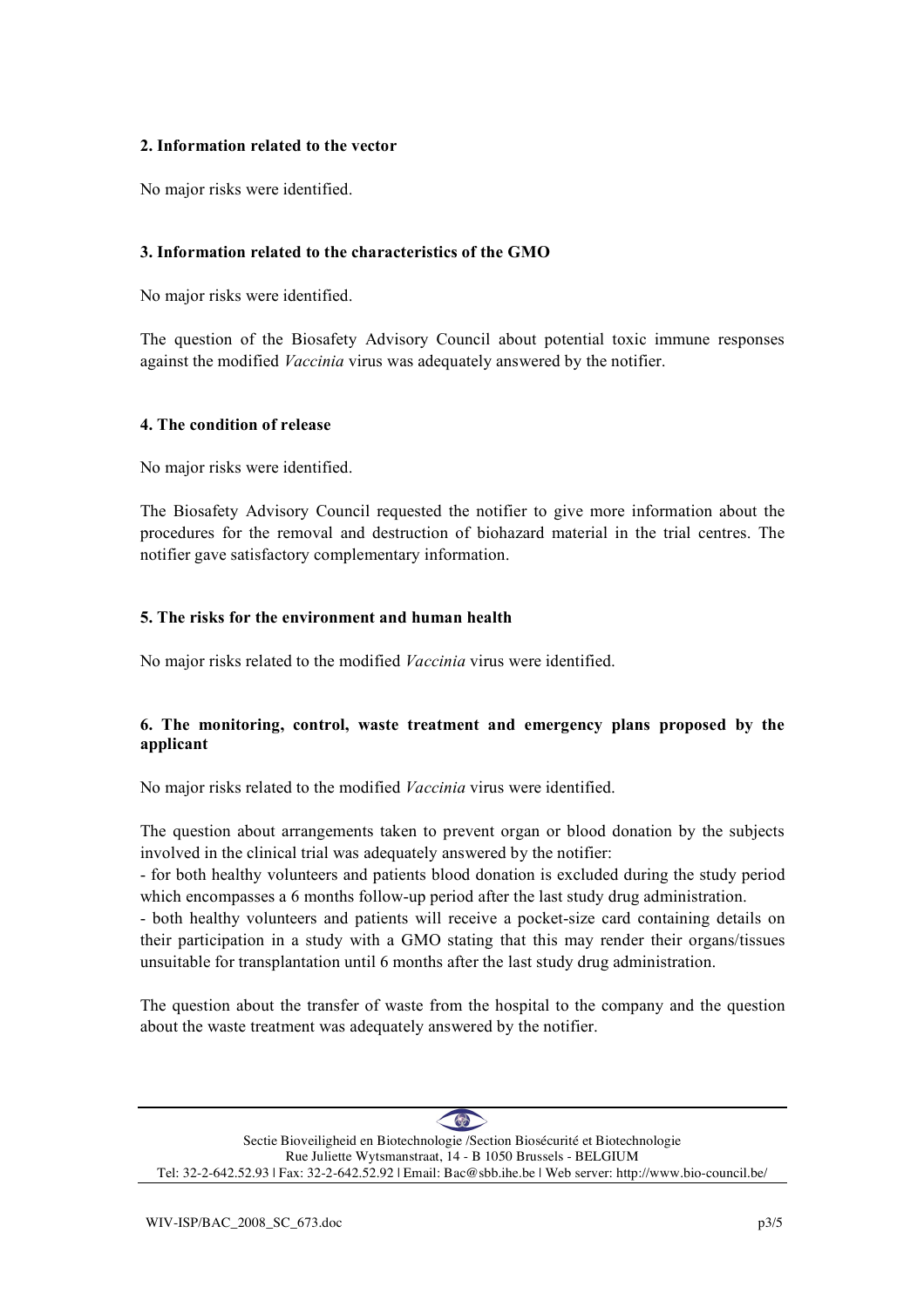#### **7. Additional points considered by the experts of the Belgian Biosafety Advisory Council**

Although out of the scope of the Directive 2001/18, the Biosafety Advisory Council drew the attention of the notifier on the following points:

- possible integration of the plasmid DNA into the genome of the cells of the treated volunteers/patients;

- presence of a kanamycin resistance gene nptII in the plasmid and putative transfer of the resistance gene from DNA vaccinated subjects to their bacterial floras;

The Belgian Biosafety Advisory Council agrees with the company that the level of residual plasmid DNA will be low and decreasing over time and that no germline transmission is expected to occur.

The Belgian Biosafety Advisory Council accepts the arguments of the company when it says that kanamycin is currently considered to be of minor clinical importance, that resistance to aminoglycoside antibiotics is widespread in the nature and that transfer of the plasmid to the patient bacterial flora is considered unlikely.

#### **Conclusion**

Based on the scientific assessment of the notification made by the Belgian experts, the Biosafety Advisory Council concludes that it is unlikely that the genetically modified *Vaccinia* virus (INX102-0557 HBV MVA) engineered to express the polyepitope gene of the hepatitis B virus and developed as a therapeutic vaccination for patients with chronic hepatitis B, will have any adverse effects on human health or on the environment in the context of the intended clinical trial.

Therefore, the Biosafety Advisory Council issues a **positive advice with the following conditions**:

- The Biosafety Advisory Council should receive a copy of the clinical trial protocol as soon as it has been finalised (including information for the patient).

- The notifier and the investigators must strictly apply the protocol, the biosafety monitoring and, if necessary, the emergency measures as described in the dossier.

- Any protocol amendment, which could have biosafety implications, has to be previously approved by the Competent Authority.

- The notifier is responsible to verify that each investigator has the required authorisations to perform the clinical trial activities inside the hospital (laboratory, pharmacy, hospital room, consultation room...) according to the Regional Decrees transposing Directive 90/219/EEC on Contained use of genetically modified organisms.

- The Biosafety Advisory Council should be informed within 2 weeks when the first healthy volunteer or patient starts the treatment and the last subject receives the last treatment.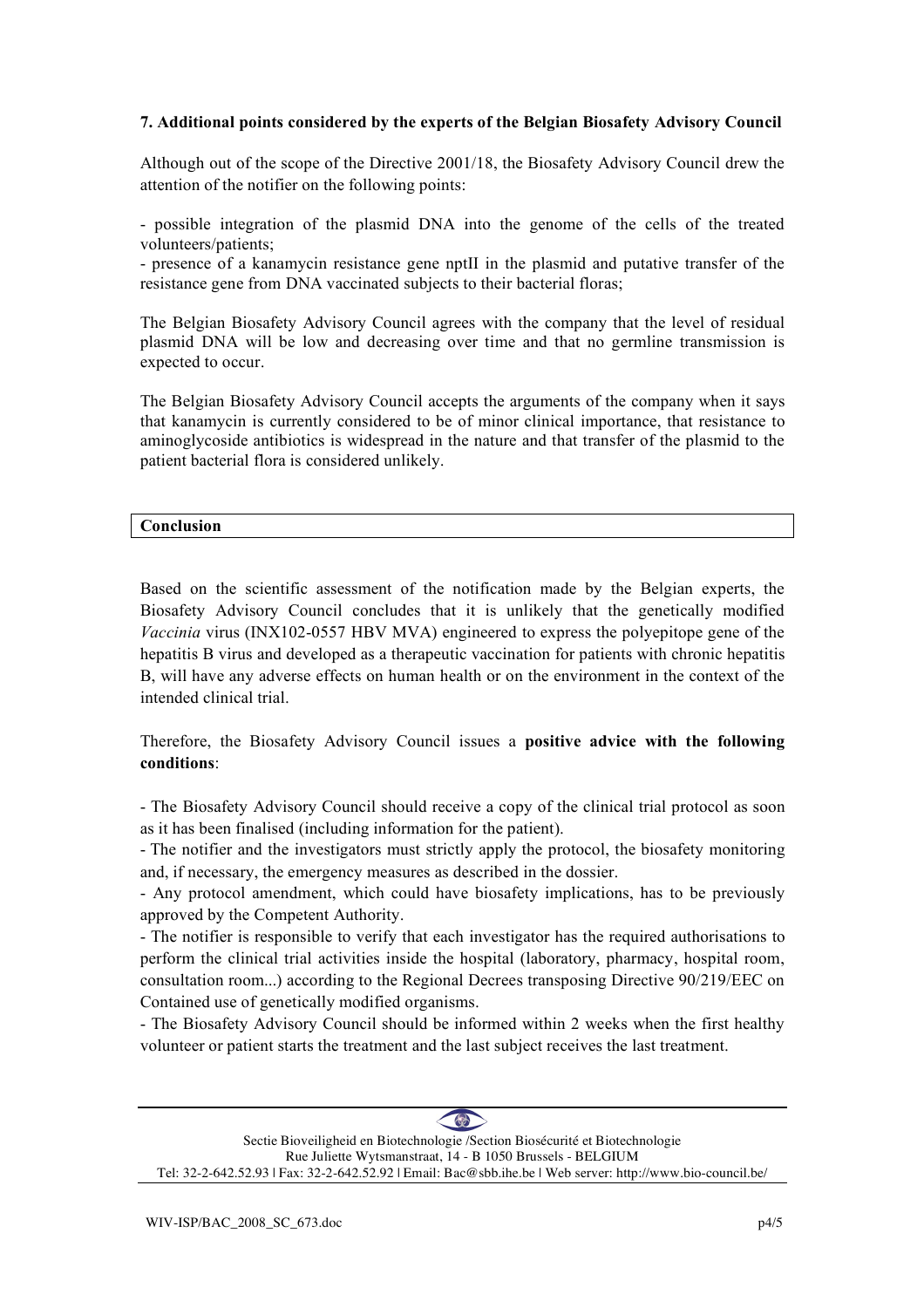- At the latest six months after the last visit of the last patient included in each trial, the notifier must send to the Competent Authority the final study report including a report with details concerning the biosafety aspects of the project. This report will at least contain:

- the number of patients included in the trial
- the list of all adverse events
- a report on the accidental releases, if any, of the recombinant *L. laetis-* Vallin Vital

 $h_{b}$ , skever

Correction<br>secrétariat du<br>27/03/2008/

Prof. D. Reheul President of the Biosafety Advisory Council.

Annex 1: Compilation of comments of experts in charge of assessing the dossier B/BE/07/BVW3 (ref: BAC\_2008\_GT\_652)

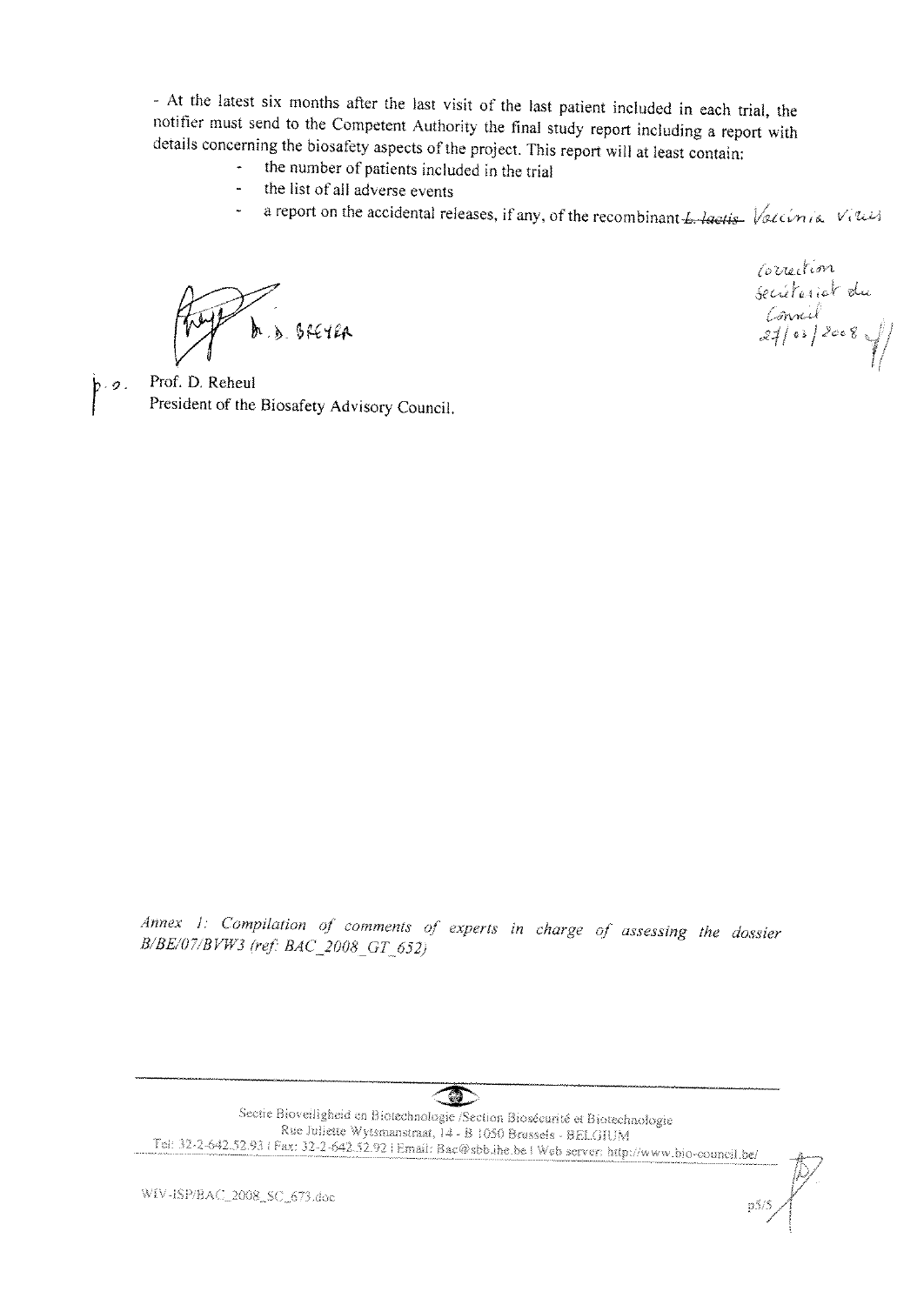*January 2008*

### **Bioveiligheidsraad Conseil de Biosécurité**



**Secretariaat Secrétariat**

O./ref.: WIV-ISP/BAC\_2008\_GT\_652 Email: BAC@sbb.ihe.be

#### **Compilation of comments of experts in charge of assessing the dossier B/BE/07/BVW3**

**Mandate for the Group of Experts:** mandate of the Biosafety Advisory Council (BAC) of 23 November 2007

**Coordinator**: Dr. A. Fauconnier

**Experts:** Hubertine Heremans (KUL), SBB (WIV/ISP), Alain Vanderplasschen (ULg), Karen Willard-Gallo (ULB)

**Domains of expertise of experts involved:** Human medicine, gene therapy, infectious diseases, molecular genetics, design of vectors, virology, poxvirus, vaccination, veterinary medicine, wildlife disease, zoonoses, biosafety

**Secretariat (SBB)**: Didier Breyer, Martine Goossens, Philippe Herman

#### **INTRODUCTION**

Dossier **B/BE/07/BVW3** concerns a notification of the company **GENimmune** for deliberate release in the environment of genetically modified organisms other than higher plants according to Chapter II of the Royal Decree of 21 February 2005.

The notification has been officially acknowledged on 17 December 2007 and concerns clinical trials with the modified Vaccinia virus Ankara (strain MVATGN33) which has been genetically modified to express a polyepitope of the Hepatitis B virus (HBV). This GM-medication is developed as therapeutic vaccine against HBV.

Depending on their expertise, the experts were invited to evaluate the genetically modified organism considered in the notification as regards its molecular characteristics and its potential impact on human health and the environment. The pure medical aspects concerning the efficacy of the medicinal product and its safety for the treated patient are outside the scope of this evaluation.

The comments of the experts are roughly structured as in

- Annex II (principles for the risk assessment) of the Royal Decree of 21 February 2005

- Annex III (information required in notifications) of the Royal Decree of 21 February 2005

- Commission Decision 2002/623/EC of 24 July 2002 establishing guidance notes supplementing Annex II to Directive 2001/18/EC.

Division of Biosafety and Biotechnology, Juliette Wytsmanstraat, 14 - B 1050 Brussels - BELGIUM Ph: 32-2-642.52.93 | Fax: 32-2-642.52.92 | Email: bac@sbb.ihe.be | Web server: http://www.biosafety-council.be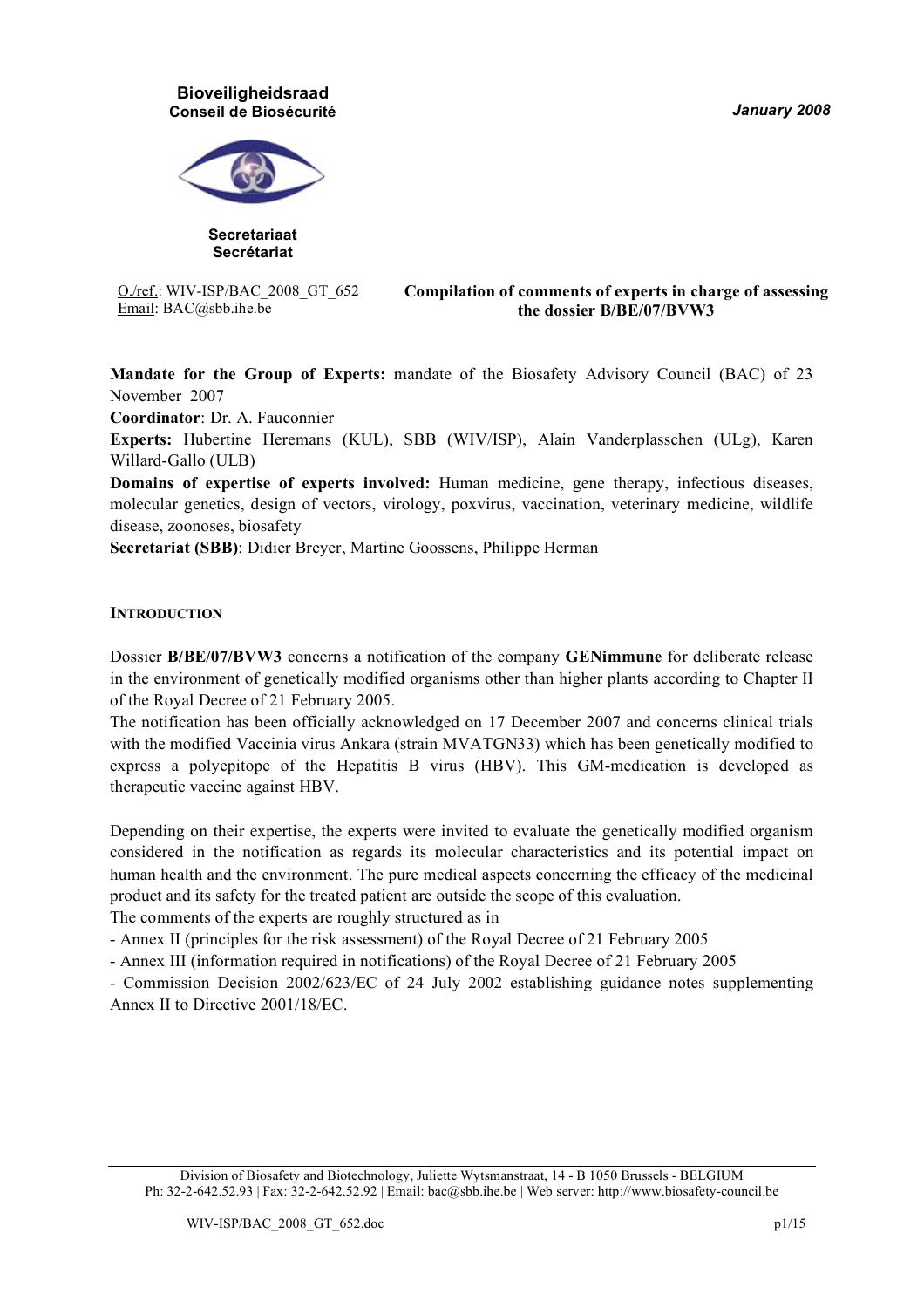#### **List of comments received from the experts**

### **1. INFORMATION RELATED TO THE CHARACTERISTICS OF THE DONOR, THE RECIPIENT OR PARENTAL ORGANISM**

(e.g. possibility of natural transfer of genetic material to other organisms, pathological, ecological and physiological characteristics, indigenous vectors ...)

#### *Comment 1*

Has evaluated this item and has no questions/comments.

#### *Comment 2*

Has evaluated this item and has no questions/comments.

#### *Comment 3*

Pox-viruses engineered to express foreign genes are established tools for vaccine development in biomedical research. Large packaging capacity for recombinant DNA, precise virus-specific control of target gene expression, lack of persistence in the host, high immunogenicity as a vaccine, and ease of vector and vaccine production are important features of pox-viruses. Concerns about the safety of poxviruses, including vaccinia virus as the former smallpox vaccine, have been addressed by the use of viruses that are replication defective in human cells. Among these, the European vaccinia virus strain MVA can be considered as the strain of choice for the design of novel and safe pox-virus vectors. The features that make MVA vectors suitable for clinical use and that should greatly reduce the potential hazard to working individuals and prevent transmission to non-target environment include the severely restricted host range, the avirulence in animals, and the extensive safety testing in humans. This phenotype has defined recombinant MVA as efficient and exceptionally safe viral vector.

Injection of plasmid DNA in vivo is currently controversial concerning its long term safety, mainly because either clinical studies have been performed on terminal patients or because for those using healthy individuals there has not been sufficient time to determine any long term side effects due to DNA persistence. The efficiency of transfection of host cells after injection of naked or plasmid DNA is low, but still sufficient to induce immunological responses, with the plasmid retained for the life of the cell. While the majority of transfected cells are eliminated, residual expression has been detected for longer periods with a potential risk of plasmid integration into the host genome, the acquisition of the antibiotic resistance gene in host cells or bacteria present in the gastrointestinal flora, the induction of anti-DNA antibodies and autoimmunity, and/or the induction of tolerance.

#### *Comment 4*

MVA is a highly attenuated strain of Vaccinia virus that has been attenuated by extensive passages on chicken embryo fibroblasts. This process led to the production of an attenuated strain that lost about 15% of its genes including virulence factors and genes required for efficient replication of Vaccinia in mammalian cells. Consequently, infection of human cells by MVA leads to an abortive infection and this vector should not be considered as a replicating vector.

Division of Biosafety and Biotechnology, Juliette Wytsmanstraat, 14 - B 1050 Brussels - BELGIUM Ph: 32-2-642.52.93 | Fax: 32-2-642.52.92 | Email: bac@sbb.ihe.be | Web server: http://www.biosafety-council.be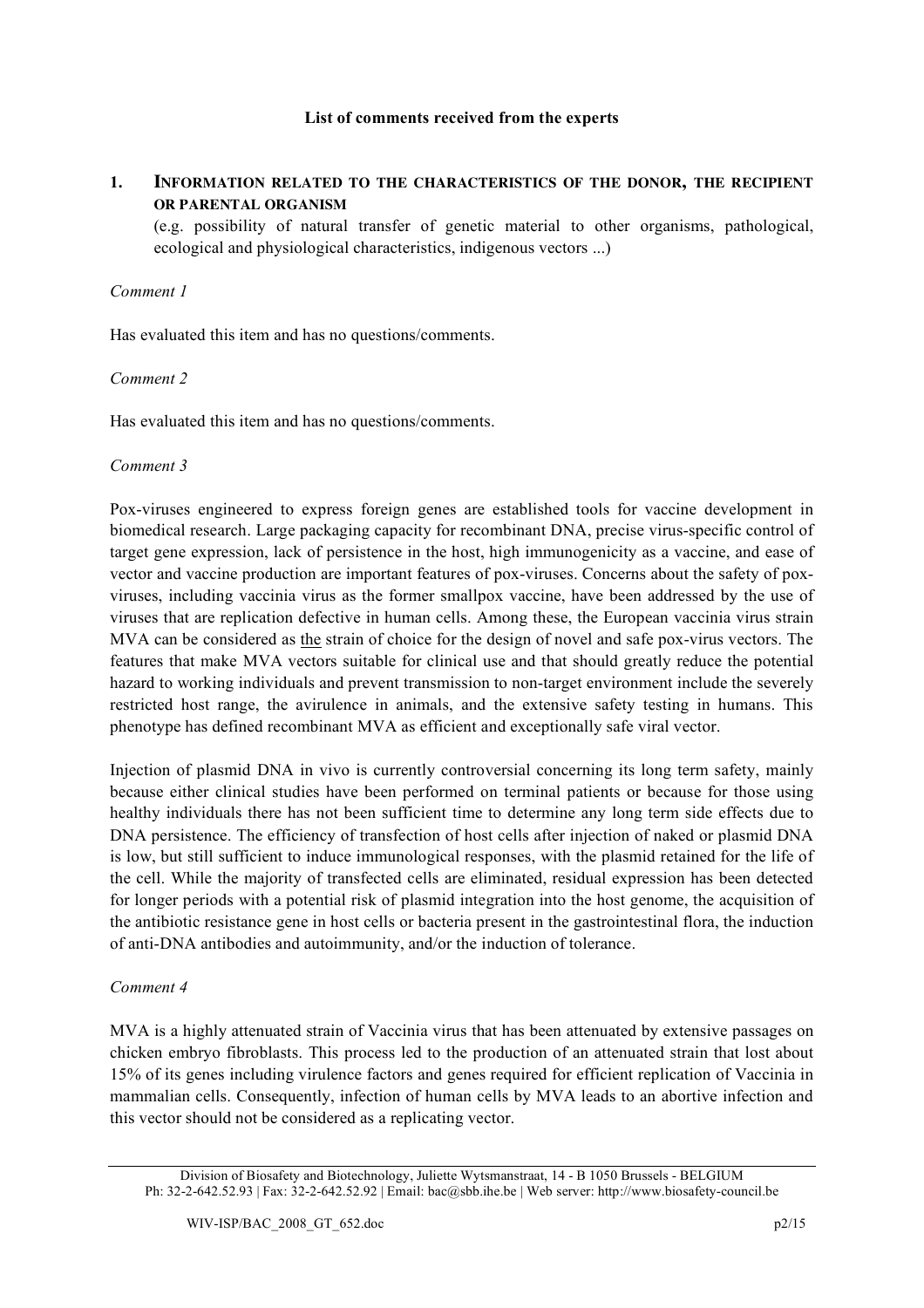The safety record of MVA has been demonstrated by an impressive amount of studies performed in several animal species, both in immunocompetent and immunocompromised subjects. All studies were supportive of an extremely safe profile. In human, MVA was used extensively as a vaccine against smallpox and was proved to be the safest strain of Vaccinia.

Several MVA recombinants expressing various types of antigens have already been tested. Here again all studies demonstrated an extremely safe profile, even in the human species.

**I would suggest to the "Conseil de Biosécurité" to draw a list of vector for which there are important amount of data supporting their safety. MVA should definitely belong to this list. For the vectors belonging to this list, it should be relevant to establish a simplified procedure focusing the attention of the "Conseil de Biosécurité" on the intrinsic features of the GMO: site of insertion, transgene expressed.**

## **2. INFORMATION RELATED TO THE VECTOR**

(e.g. description, sequence, mobilisation ...)

#### *Comment 1*

Modified VacciniaVirus Ankara (MVA) is a highly attenuated, non replicating poxvirus, which has lost about 15% of its parental genome. The notifier refers to different publications in the technical dossier to support the claim that MVA are not able to reproduce in mammalian cells other that BHK-21 cells and that MVA are not able to produce infectious mature forms in mammalian cells, supporting the safety of this vector.

However, relevant information is reported by a recent publication, which is not referred in the technical dossier. Even though these observations only came from *in vitro* experiments, it is worth to note that Okeke *et al*. (2006) have demonstrated that another mammalian cell line, rat intestinal epithelial IEC-6 cells, supported efficient MVA multiplication. According to this publication, the fact that mammalian cell lines are non-permissive to MVA is based on the limited number of mammalian cells studied so far.

They also have shown that a limited number of mature virions were actually produced in mammalian cell lines that were so far considered to be semi- and non-permissive. This is relevant for the safety of MVA since these mature viruses could be a reservoir of infectious virions and could therefore be a potential source of infection.

## *Comment 2*

The HBV sequences inserted were limited to a sequence designed to produce 30 CTL and HTL epitopes with the appropriate linkers, spacers and control sequences. This production of this insert was carefully controlled at each stage through to the final recombinant MVATG16997 to insure that no mutations, deletions or insertions occurred in the original sequence. They were also careful to avoid creating new novel junctional epitopes and that the protein produced is rapidly processed into the individual epitopes, which are innocuous.

Division of Biosafety and Biotechnology, Juliette Wytsmanstraat, 14 - B 1050 Brussels - BELGIUM Ph: 32-2-642.52.93 | Fax: 32-2-642.52.92 | Email: bac@sbb.ihe.be | Web server: http://www.biosafety-council.be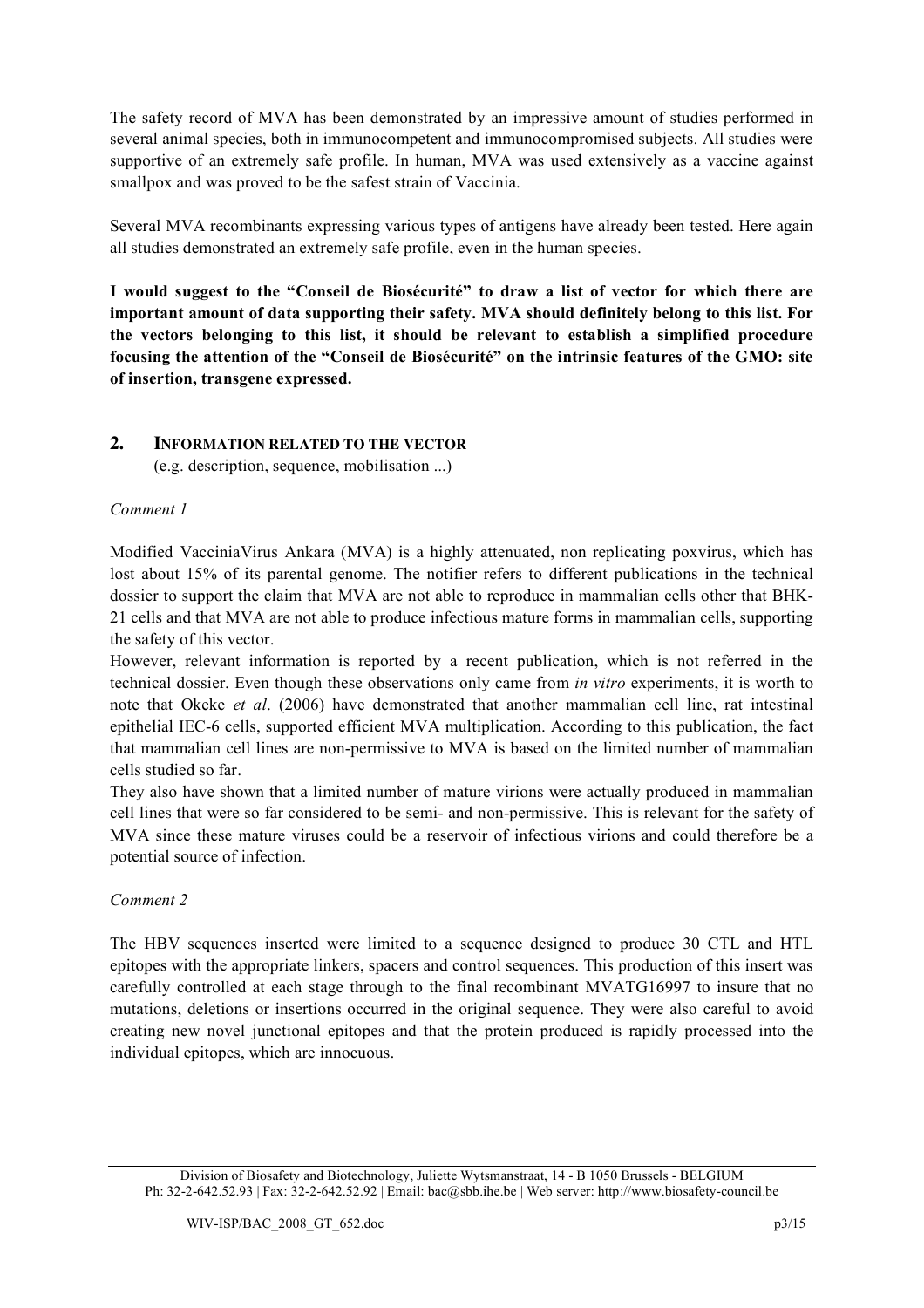The INX102-3697 HBV pDNA contains the E. coli origin of replication and a kanamycin resistance gene both of which, although limited, could present long term problems through persistence in the host.

# *Comment 3*

Has evaluated this item and has no questions/comments.

# **3. INFORMATION RELATED TO THE CHARACTERISTICS OF THE GMO**

## **3.1. Information related to the genetic modification**

(e.g. methods used for the modification, description of the insert/vector construction ...)

## *Comment 1*

Has evaluated this item and has no questions/comments.

#### *Comment 2*

Solid and standard molecular biology techniques were used to design and insert specific sequences in the vectors.

## *Comment 3*

Has evaluated this item and has no questions/comments.

## **3.2. Information on the molecular characteristics of the final GMO**

(e.g. number of copies of the transgenes, phenotypic and genetic stability of the transgenes, expression of the new genetic material, re-arrangements in the genome, inclusion or suppression of genetic material ...)

## *Comment 1*

Has evaluated this item and has no questions/comments.

## *Comment 2*

The MVATG16997 is fully dependent upon the vaccine transcriptional machinery for expression and therefore the HBV polyepitope sequence and MVA proteins should only be expressed for a short period after administration to the patient (infected cells die due to the infection within 24-48 hours). New virus mature virus particles with the potential to infect other cells or be transmitted to another host are not produced during MVA infection in humans.

While the INX102-3697 HBV pDNA is likely to persist in the host for an extended period including the life of transfected cells (GENimmune's studies show that INX102-3697 persists for at least 85

Division of Biosafety and Biotechnology, Juliette Wytsmanstraat, 14 - B 1050 Brussels - BELGIUM Ph: 32-2-642.52.93 | Fax: 32-2-642.52.92 | Email: bac@sbb.ihe.be | Web server: http://www.biosafety-council.be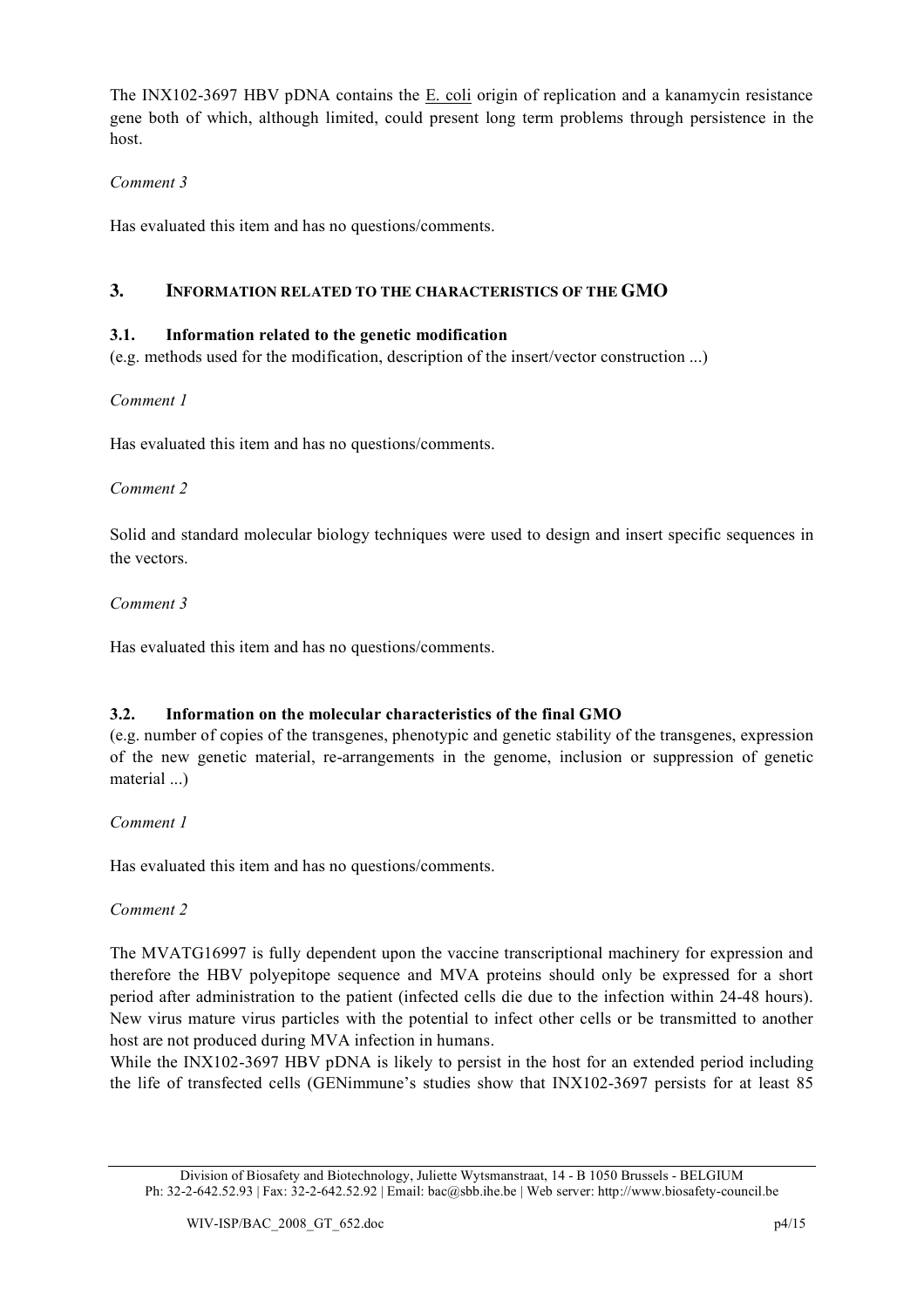days – their test endpoint - in rabbits) the transgene itself is unlikely to cause problems because once expressed it is quickly processed into individual immunopeptides.

# *Comment 3*

The dossier is rather detailed about these issues. The stability of the GMO has been tested under drastic condition (B/BE/07/BVW3, Part 1 A Technical Dossier) and proved to be perfectly stable. The transgene encodes an artificial polypeptide that is most probably very unstable due to inappropriate folding. Consequently, it should disappear very quickly from the expressing cells and no toxicity is foreseen from the transduced polypeptide. However, the applicant hope that the peptides derived from the transgene will be processed and expressed in MHC-I molecules to induce a cytotoxic immune response against HBV infected cells.

# **3.3. Considerations for human, animal or plant health**

(e.g. invasiveness and virulence, toxic or allergenic effects, possibility of survival outside of receiving host, other product hazards ...)

## *Comment 1*

Has evaluated this item and has no questions/comments.

# *Comment 2*

Has evaluated this item and has no questions/comments.

## *Comment 3*

MVA infection is self-limiting and therefore not a human health problem when used as a vaccine. Transmission of MVATG16997 to plants or animals from the vaccinated patients is unlikely since MVA infection does not produce infectious particles.

The INX1-2-3696 HBV pDNA poses no obvious problems for its use in the development of the MVATG16997 strain or for the polyepitope expression in the injected host. However, although the efficacy of DNA vaccination is very low, safety concerns including removal of antibiotic resistance genes from the plasmid DNA have not been adequately addressed by the DNA vaccination field in general. The long term effects of stably integrated plasmid DNA in vivo are unknown. These concerns should have been given more consideration as a potential problem in this dossier.

## *Comment 4*

To address this point in detail, one should consider four different questions: 1/ the safety of the vector; 2/ putative modification of the vector safety due to the insertion of the transgene, 3/ putative hazardous effect of the transgene expression product and 4/ putative hazardous effect of the immune response induced by the GMO.

I have certainly no worries with questions 1 to 3. Concerning question 4, I propose to address some questions to the notifier.

Division of Biosafety and Biotechnology, Juliette Wytsmanstraat, 14 - B 1050 Brussels - BELGIUM Ph: 32-2-642.52.93 | Fax: 32-2-642.52.92 | Email: bac@sbb.ihe.be | Web server: http://www.biosafety-council.be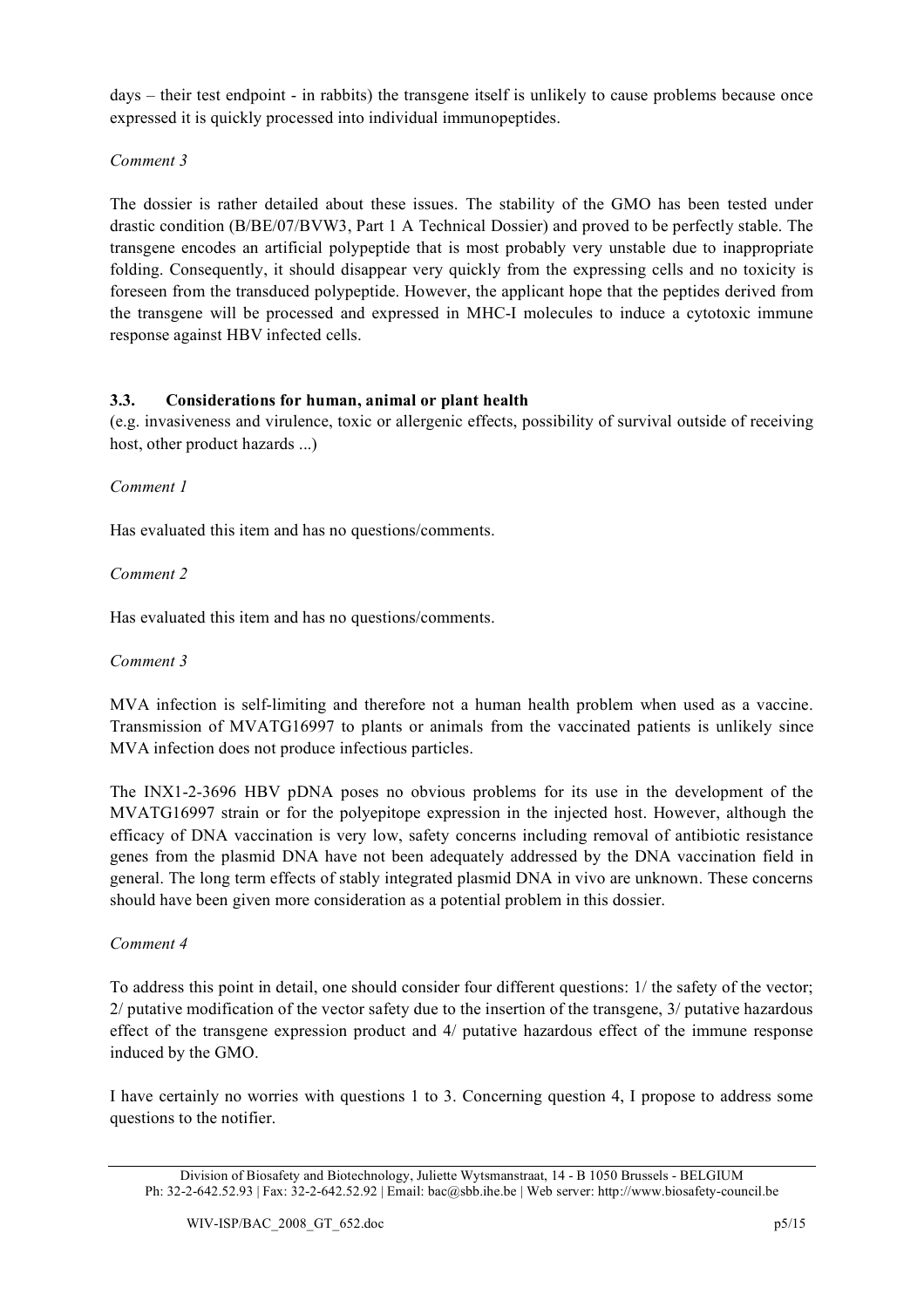Did they investigate the possibility that the GMO could induce an immune response raised against a self antigen by some mechanism of cross-reaction?

Of course, it is attractive to conclude that one should no expect any problem as the plasmid vector encoding the very same transgene was proved to be safe. I would certainly not agree with such short reasoning. Indeed, it is important to note that the plasmid vector did not induce a detectable immune response raised against the transgene. Consequently, this plasmid could be safe simply because it is unable to induce an immune response against the transgene. MVA being more immunogenic that the plasmid vector could induce an immune response against the transgene (this is the basic of the application) and this immune response could be deleterious to the vaccinated subject by inducing somr kind of autoimmune disease. Even if this possibility is very unlikely, it needs to be addressed by the applicant.

## **4. INFORMATION RELATING TO THE CONDITION OF RELEASE**

(e.g. description of the activity, quantities of GMO to be released, workers protection measures, elimination of any contaminating material in the preparation of the GMO stock, elimination of the GMO at the end of the experiment ...)

## *Comment 1*

Has evaluated this item and has no questions/comments.

## *Comment 2*

Has evaluated this item and has no questions/comments.

## *Comment 3*

It is not clear to me why they want to have the trial centers keep the used pDNA and MVA containing solutions (there is always a surplus for accurate measurement and they have 1.25 ml per vial for a 1 ml injection) in the original vials for ultimate return to GENimmune. Even in a Ziploc bag, these vials could be broken and cut through the plastic bag releasing the biological material (non-attenuated MVA or pDNA) into the immediate vicinity or into an unsuspecting individual cut by the broken vial. All of these hospitals should all have adequate procedures for the removal and destruction of biologically hazardous materials. Immediate on site disposal after the patient is injected seems to be a more prudent approach than storage and transport back to the company for destruction.

## *Comment 4*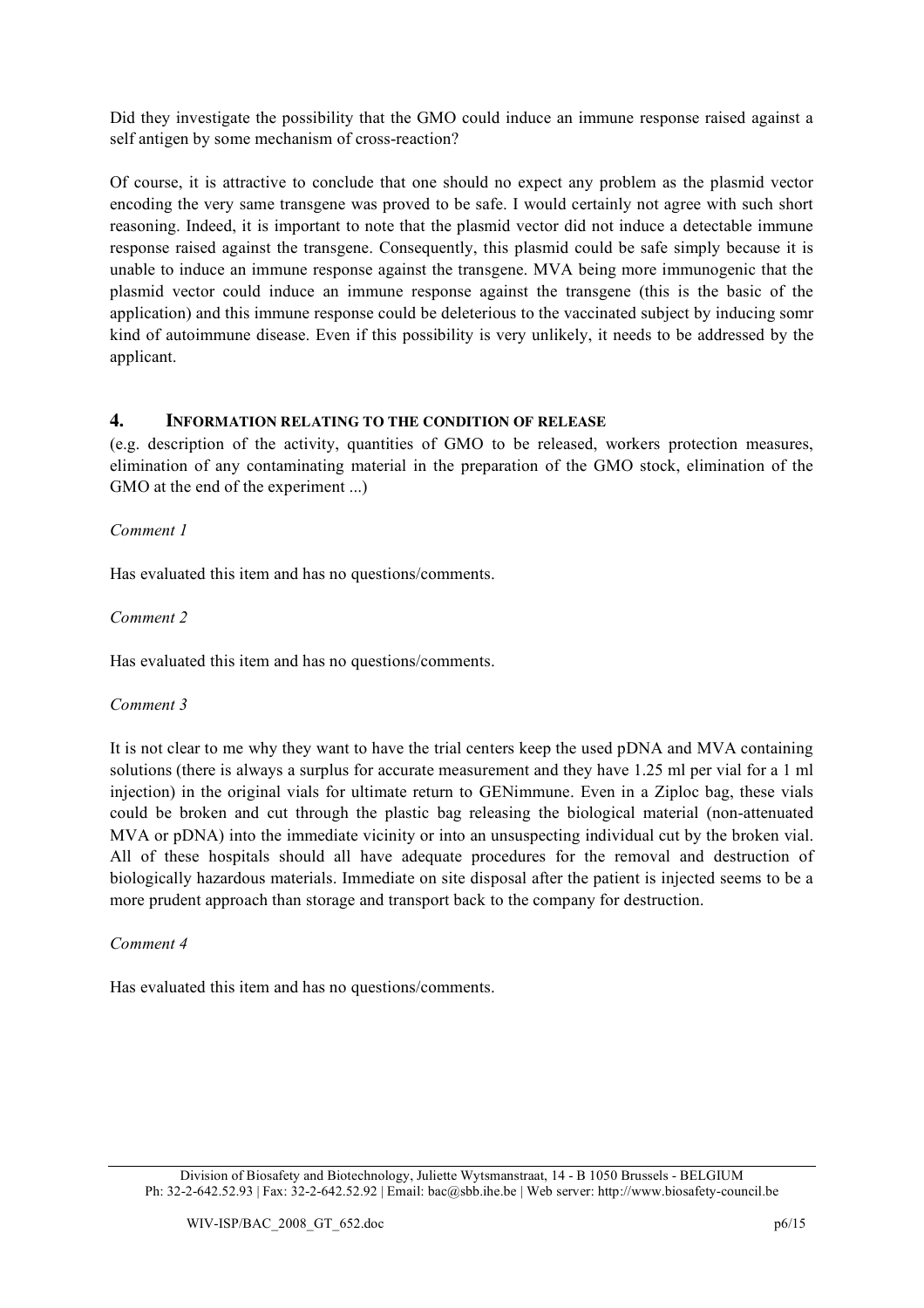## **5. INFORMATION RELATED TO THE RISKS FOR THE ENVIRONMENT AND HUMAN HEALTH**

**5.1. Information on spread ("shedding") of the GMO from the treated patient/animal to other persons/animals or to the environment (including indirect/delayed effects due to vertical transmission to offspring).**

(e.g. genetic transfer capability, routes of biological dispersal, target organisms ...)

#### *Comment 1*

Has evaluated this item and has no questions/comments.

#### *Comment 2*

Has evaluated this item and has no questions/comments.

#### *Comment 3*

While I agree that the plasmid DNA will essentially be limited to the injection site, there is not sufficient evidence to state that after injection "the vector systems are eliminated and the target environment returns to its initial state". Their own studies (pg 35 Part 1A Technical Dossier) show that the pDNA persists for at least 85 days in rabbits. While the majority of the injected plasmid DNA will never enter the cells nor be expressed, it is not known how much of the pDNA that does enter the nucleus and is expressed is also integrated into the host DNA. Their own studies suggest possible integration of the INX102-3697 HBV pDNA in 1 out of 7 samples tested from inoculated rabbits. They concluded that there was no integration because they found <10 copies in one sample and 17 copies in another, and nothing (detection limit of 10 copies) in the remaining 6 samples. Undetectable DNA or RNA does not mean that none is present, for example, HIV-1 RNA (viral genome) copy number is considered to be undetectable at less than 50 copies/ml of serum, but this is still sufficient virus to cause immune perturbation and disease.

Therefore, their repeated statement in the dossier that the presence of the pDNA is transient and therefore not a problem is UNTRUE and irresponsible. They should not simply ignore the fact that in reality any long term effects of injecting plasmids in humans are currently unknown. Studies have shown that after intramuscular injection in swine plasmid DNA was still detectable after 4 weeks (Gravier et al. 2007), in salmon both DNA and luciferase activity were detected 535 days after plasmid injection (Tonheim t al.,2007), and that both high and low dose inoculations of pDNA in mice and rabbits show persistence after 2 months (Leamy et al.,2006). Furthermore, it is well known that bacterial plasmid DNA can be stably transfected and expressed in mammalian cells, which provides the basis for DNA vaccination. While the efficiency of transfection of host cells after injection of naked or plasmid DNA is low, there are still sufficient levels to induce immunological responses, with stably integrated plasmids retained for the life of the cell. Therefore, it is untrue to say that the INX102-3697 vector will not persist in the host and can only replicate in a bacterial environment.

Our knowledge concerning long term vaccine safety is much better for MVA than plasmid DNA since a large number of Germans were vaccinated in the 1950's against smallpox using MVA.

*Comment 4*

Division of Biosafety and Biotechnology, Juliette Wytsmanstraat, 14 - B 1050 Brussels - BELGIUM Ph: 32-2-642.52.93 | Fax: 32-2-642.52.92 | Email: bac@sbb.ihe.be | Web server: http://www.biosafety-council.be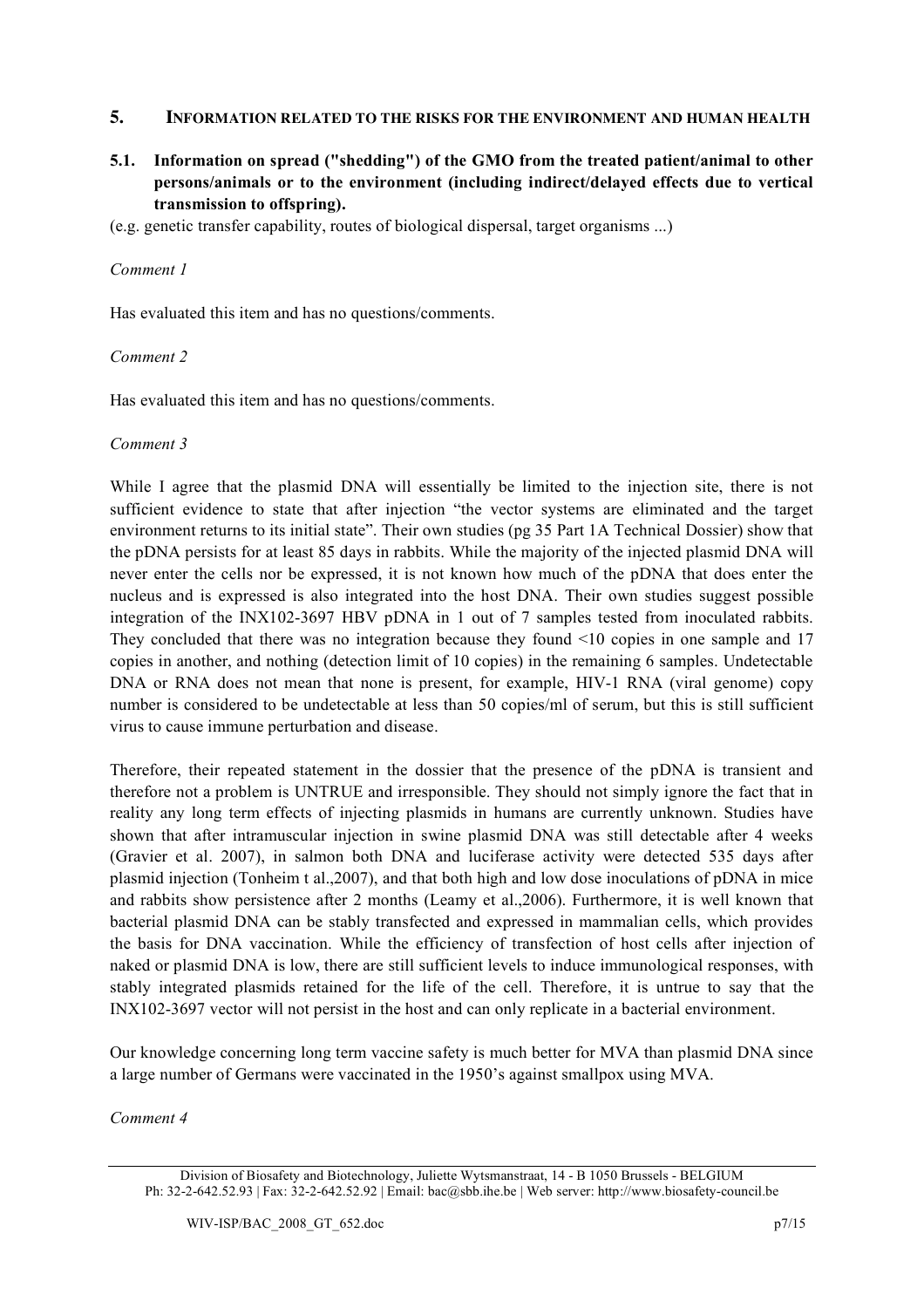Has evaluated this item and has no questions/comments.

**5.2. Information on possible effects on human health resulting from interactions of the GMO and persons working with, coming into contact with or in the vicinity of the GMO release (carekeepers, patient relatives, immunocompromised people ...).**

### *Comment 1*

Has evaluated this item and has no questions/comments.

#### *Comment 2*

Has evaluated this item and has no questions/comments.

#### *Comment 3*

Again, GENimmune seems to have taken a rather cavalier attitude to the persistence of the plasmid DNA and any potential long term effects, including the antibiotic resistance gene that has not been removed from this plasmid. There is sufficient data to support the idea that the plasmid persists in the injected host and that low level of integration takes place. Studies have shown that the injection of DNA leads to a local inflammatory reaction with the recruitment of T cells to the site (He and Falo, 2006). The proliferating immune cells could be more susceptible to uptake and integration of the plasmid DNA at the injection site. Immune cells, particularly memory T cells, are long lived and continuously re-circulated throughout the body, which would take the INX102-3697 HBV pDNA well beyond the injection site.

*Comment 4*

Has evaluated this item and has no questions/comments.

## **5.3. Information on possible effects on animal health or on the environment.**

#### *Comment 1*

Has evaluated this item and has no questions/comments.

## *Comment 2*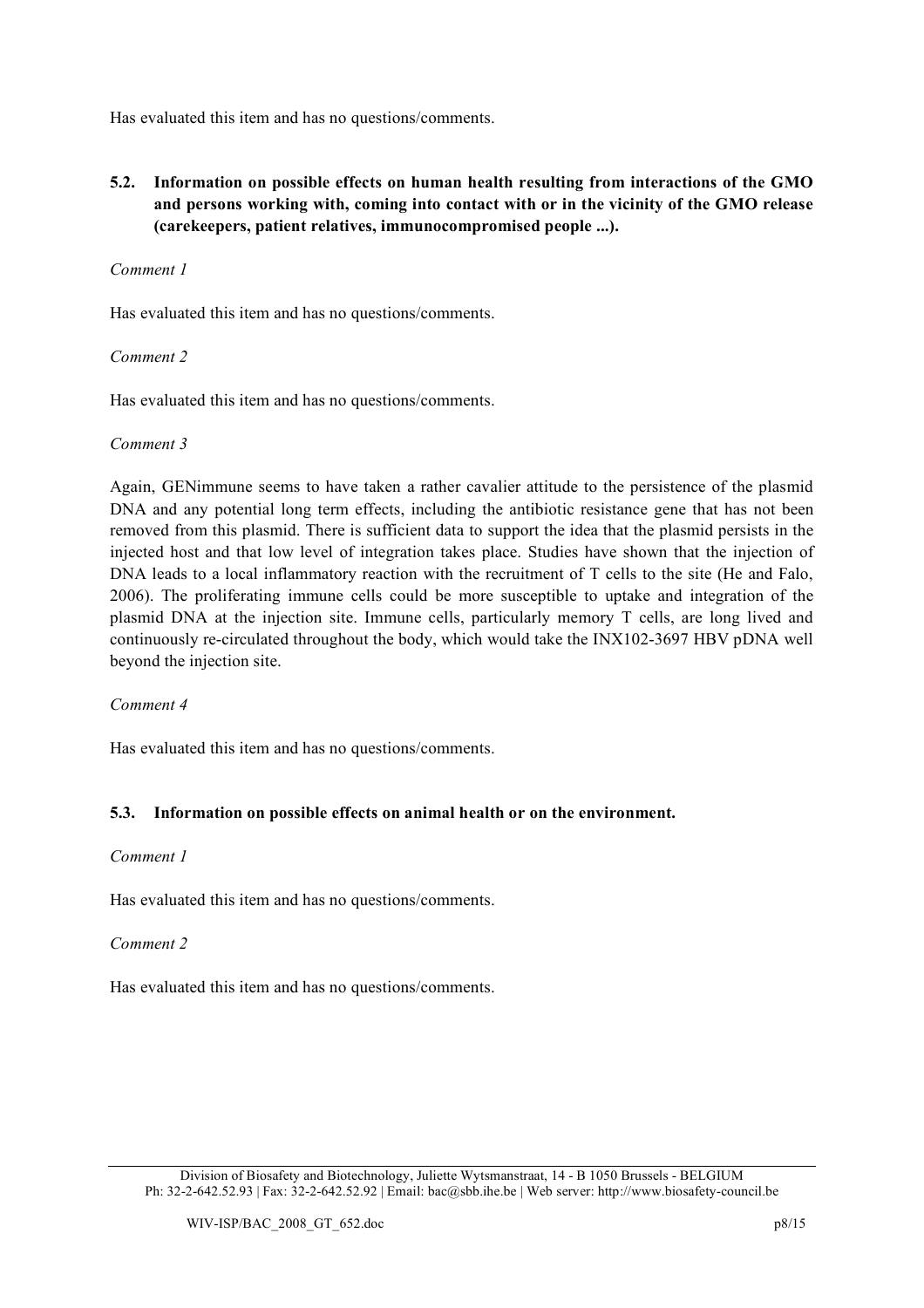It is unlikely that either the MVA or pDNA will be released into the environment or exposed to animals from the clinical trial setting. However, the stock vials containing the solution for injection should be disposed of according to standard biohazard procedures at the cllinical trial site and not transported back to GENimmune.

#### *Comment 4*

Has evaluated this item and has no questions/comments.

### **5.4. Information on selective advantages or disadvantages conferred to the GMO compared to the parental organism.**

#### *Comment 1*

Has evaluated this item and has no questions/comments.

#### *Comment 2*

Has evaluated this item and has no questions/comments.

#### *Comment 3*

The introduction of the HBV polyepitope sequence into MVA does not appear to have conferred any apparent selective advantages or disadvantages to the MVATG16997 vector. The kanamycin selective marker has not been removed from INX102-3677 HBV pDNA and therefore it cannot be said that there is no risk due to the retention of this sequence in the plasmid DNA.

#### *Comment 4*

As mentioned above, transgene product is an artificial polypeptide that will be degraded very quickly in the expressing cells. It will consequently not be able to confer a selective advantage to the GMO.

#### **5.5. Information on the possibility of the GMO to reconvert to his wild type form and possible consequences for human health or the environment.**

#### *Comment 1*

Has evaluated this item and has no questions/comments.

#### *Comment 2*

Division of Biosafety and Biotechnology, Juliette Wytsmanstraat, 14 - B 1050 Brussels - BELGIUM Ph: 32-2-642.52.93 | Fax: 32-2-642.52.92 | Email: bac@sbb.ihe.be | Web server: http://www.biosafety-council.be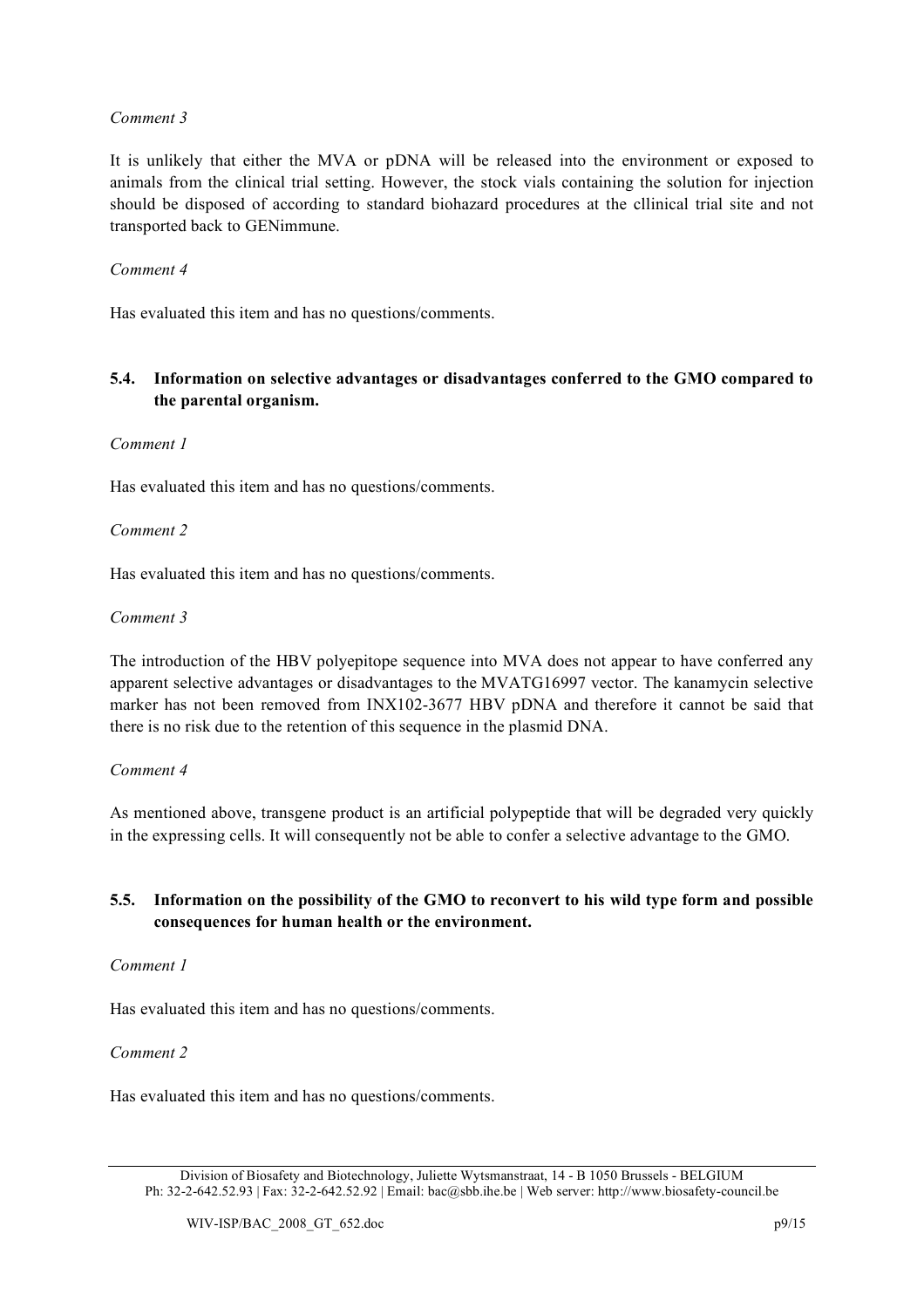MVA has been passaged more than 500 times to achieve this attenuated virus and lacks genes critical in the pathogenicity of the wild-type vaccinia virus. For MVA there is sufficient distance from the first human injections to determine that the virus cannot revert to wild-type in the human host. The jury is still out on the plasmid DNA.

#### *Comment 4*

The GMO was tested for its stability. If the GMO lose the inserted sequence, the derived strain will be safe as MVA. The possibility that MVA revert to a virulent strain is simply impossible due to the important deletion responsible for the attenuation.

#### **5.6. Information on the possibility of the GMO to exchange genetic material with other microorganisms and possible consequences for human health or the environment.**

#### *Comment 1*

Has evaluated this item and has no questions/comments.

#### *Comment 2*

Has evaluated this item and has no questions/comments.

#### *Comment 3*

Low frequency stable transfection or maintenance of the plasmid DNA in circular form in host cells, particularly proliferating T cells recruited to the injection site, could circulate back to various locations including the gut, where a flora of bacteria, including substantial numbers of E. coli are present. Transfer of the foreign genetic material back to bacteria is therefore not impossible.

#### *Comment 4*

This is very unlikely knowing that Vaccinia has no natural reservoir. Natural poxvirus infections occurring in humans are caused by viruses that are phylogenetically distant from Vaccinia. Consequently, recombinations are not expected to occur.

**5.7. Information on the possibility of gene transfer to other organisms and about the selective advantages or disadvantages conferred to those resulting organisms (possible consequences for human health or the environment).**

#### *Comment 1*

Division of Biosafety and Biotechnology, Juliette Wytsmanstraat, 14 - B 1050 Brussels - BELGIUM Ph: 32-2-642.52.93 | Fax: 32-2-642.52.92 | Email: bac@sbb.ihe.be | Web server: http://www.biosafety-council.be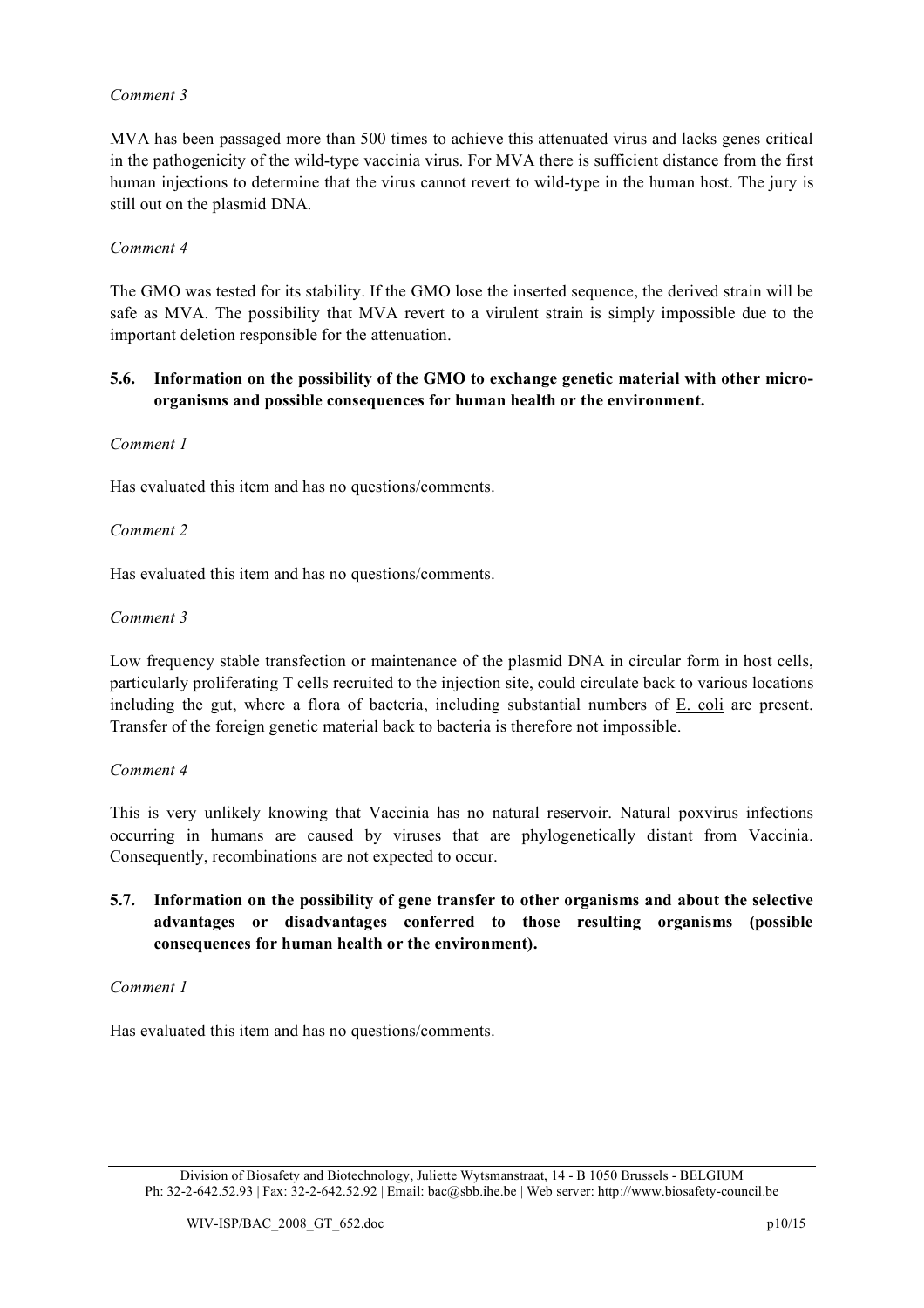Has evaluated this item and has no questions/comments.

#### *Comment 3*

Antibiotic resistance has become a major human health problem that seems destined to worsen in coming years. Resistance is likely not entirely due to the administration of antibiotics to patients but also to the inadvertent release of bacteria containing plasmids with antibiotic resistance genes from laboratories and/or patients vaccinated with plasmid DNA. We have not been injecting humans with plasmid DNA for a sufficient number of years to establish clearly whether or not there are long term effects, hence the continued controversy on this subject. GEN immune's comments that the *nptII* gene (kanamycin resistance) is only one mechanism by which bacteria could acquire resistance to this aminoglycoside may be true but that does not mean that it should be ignored or considered as unimportant. While each individual event of injection and dissemination of antibiotic resistance genes may not constitute a significant threat to humans, animals or the environment, the sum total of all these events could have a greater impact and must be considered.

#### *Comment 4*

Has evaluated this item and has no questions/comments.

# **6. INFORMATION RELATED TO THE MONITORING, CONTROL, WASTE TREATMENT AND EMERGENCY PLANS PROPOSED BY THE APPLICANT**

## **6.1. Monitoring plan proposed by the notifier and possibility to identify the occurrence of non-anticipated adverse effects.**

(adequation between the monitoring plan and risks identified during the risk assessment, when appropriate measures to minimize the potential risks to offspring ...)

#### *Comment 1*

Has evaluated this item and has no questions/comments.

#### *Comment 2*

Has evaluated this item and has no questions/comments.

*Comment 3*

Has evaluated this item and has no questions/comments.

#### *Comment 4*

Division of Biosafety and Biotechnology, Juliette Wytsmanstraat, 14 - B 1050 Brussels - BELGIUM Ph: 32-2-642.52.93 | Fax: 32-2-642.52.92 | Email: bac@sbb.ihe.be | Web server: http://www.biosafety-council.be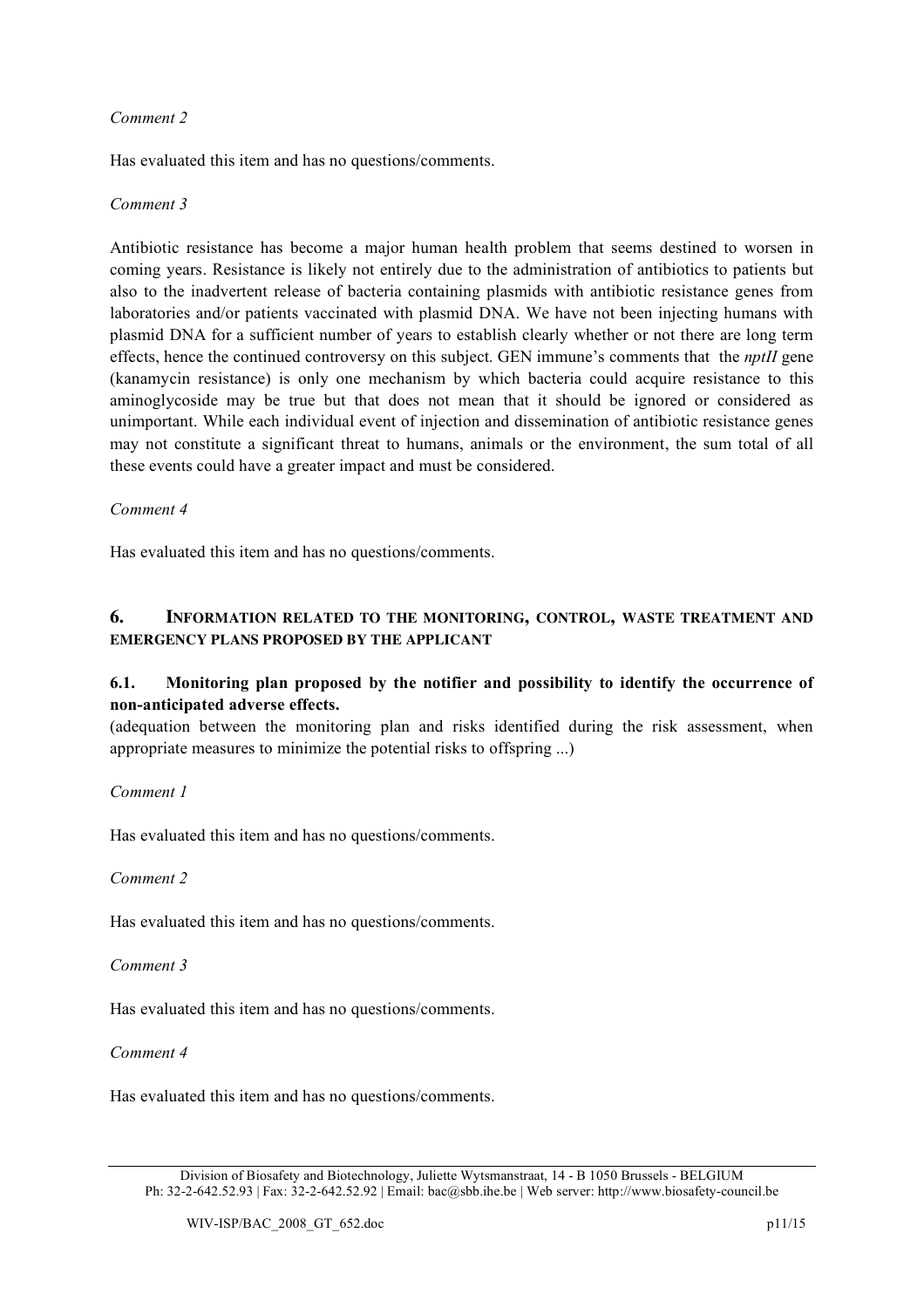### **6.2. Surveillance and control of the release**

(adequation between the procedures to avoid and/or minimise the spread of the GMO and risks identified during the risk assessment...)

#### *Comment 1*

Has evaluated this item and has no questions/comments.

### *Comment 2*

Has evaluated this item and has no questions/comments.

#### *Comment 3*

Other than leakage at the injection site and the materials associated with administration of the vaccine (vials, syringes, needles, swabs, bandages, etc) with potential exposure for the health care works involved in the trial, exposure to the MVA and pDNA vectors should remain limited to the injected individual. However, should these individuals be eliminated as potential organ or blood donors, and if so over what period of time? Although HBV patients will are not viable donors what about the healthy controls involved in testing the safety of these vectors?

Correct biohazard disposal of ALL the materials used should be done immediately at the trial site.

## *Comment 4*

Has evaluated this item and has no questions/comments.

## **6.3. Information on the waste generated by the activity and its treatment.**

(e.g. type of waste, amount ...)

## *Comment 1*

Has evaluated this item and has no questions/comments.

#### *Comment 2*

Material decontamination and waste treatment are not described in the technical dossier. Local procedures at the hospital and at the company itself (since empty vials used for the treatment are collected for return to GENimmune) should be described.

The applicants should also describe the transfer of empty vials from the different hospitals enrolled in this trial back to GENimmune (storage before transfer, frequency of transfer,…).

*Comment 3*

See above (6.2)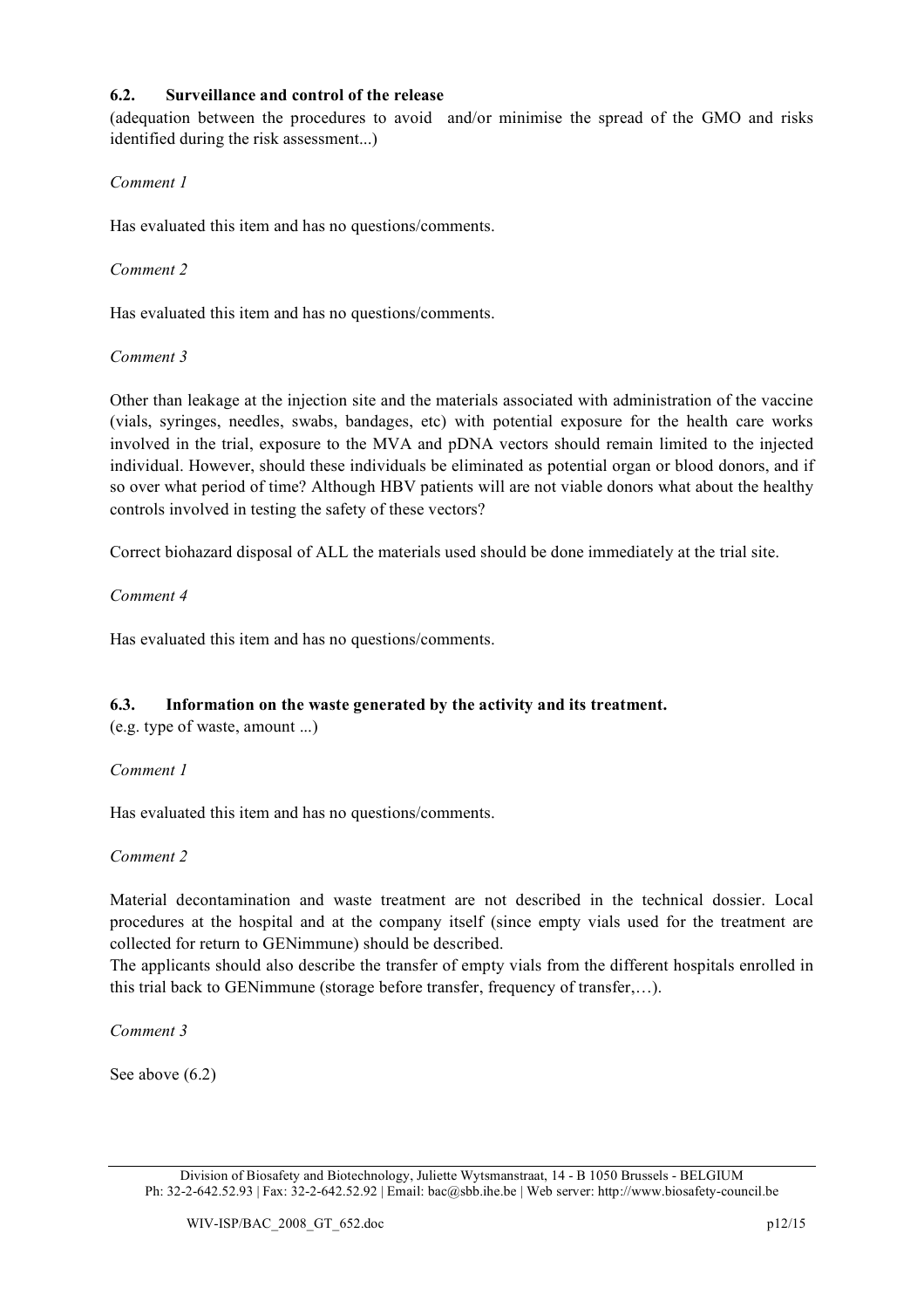Has evaluated this item and has no questions/comments.

## **6.4. If applicable, information on the emergency plan(s) proposed by the notifier.**

#### *Comment 1*

Has evaluated this item and has no questions/comments.

#### *Comment 2*

Has evaluated this item and has no questions/comments.

#### **6.5 Information related to the identification of the GMO and the detection techniques**

(e.g. identification methods and detection techniques, sensitivity, reliability and specificity of the proposed tests ..)

#### *Comment 1*

Has evaluated this item and has no questions/comments.

*Comment 2*

Has evaluated this item and has no questions/comments.

#### *Comment 3*

While PCR and other immunological and molecular biological techniques are highly sensitive, the level of detection is not an absolute and for humans usually the tissue available for testing the presence of residual DNA is limited to blood, serum, urine, etc. Concentrations in local and sequestered tissue microenvironments may be much higher than anticipated and need to be considered.

#### *Comment 4*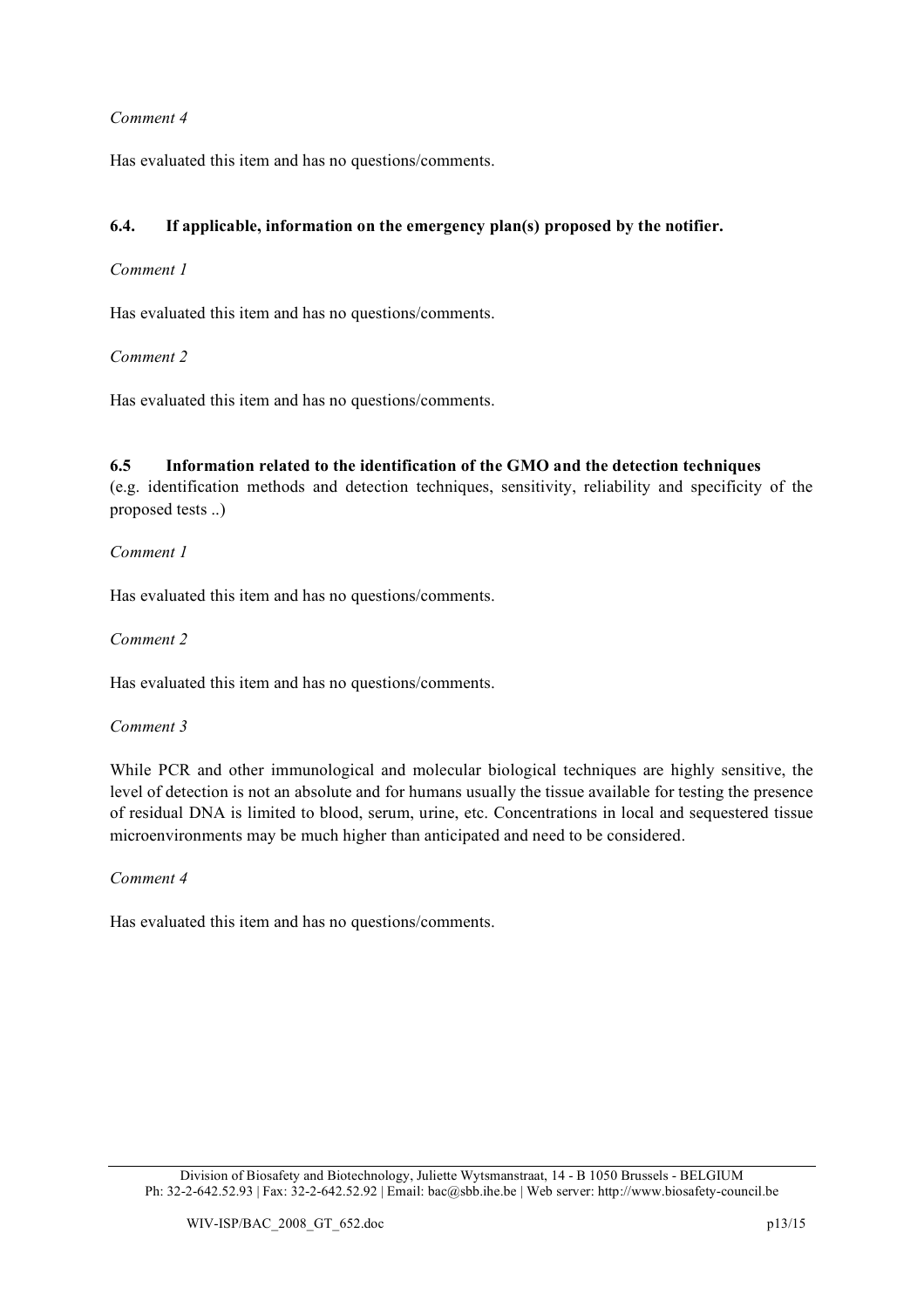## **7. OTHER INFORMATION**

## **7.1 Do you have any other questions/comments concerning this notification that are not covered under the previous items?**

#### *Comment 1*

On p. 10 of the technical dossier (Part 1 A), under the subheading 4 "Phenotypic and genetic markers' the notifier states that the MVA virus has a genome shortened by about 9 per cent. However, at the same page but under subheading 8 'Description of the geographic distribution, etc', the notifier states that MVA lost approximately 15% of its parental genome. In order to be consistent, the notifier should correct this statement according to the more recent data.

#### *Comment 2*

A/ As mentioned above, I would like to know if the notifier has any evidence that the immune response expected against the transgene will not be deleterious for the vaccinated subject. Even if the present analysis of the dossier does not attempt to address the safety of the GMO for vaccinated subjects, it is important to note that accidental inoculation of a worker with the GMO could cause the putative negative effect observed in vaccinated subject.

B/ If the immune response induced against the transgene by the vector is not deleterious in healthy volunteers, it could be deleterious in HBV carrier. Indeed, if the vector succeeds to induce a strong CTL immune response against HVB infected cells and if this immune response develops quickly after vaccination, HVB infected cells could be destroyed massively leading to some immune mediated pathology.

One suggestion could be to allow the trial on healthy volunteers and then based on the result of this first trial and on the immune response induced against HVB to reanalyse the safety of the second phase planed on HVB carrier.

## **References**

Gravier R., Dory D., Laurentie M., Bougeard S., Cariolet R. and Jestin A. (2007) In vivo tissue distribution and kinetics of a pseudorabies virus plasmid DNA vaccine after intramuscular injection in swine. *Vaccine,* 25, 6930-6938.

He Y and Falo L D ( 2006) Induction of T cell immunity by cutaneous genetic immunization with recombinant lentivector. *Immunol Res*., 36, 101-117

Leamy V L, Martin T, Mahajan R, Vilalta A, Rusalov D, Hartikka J, Bozoukova V, Hall K D, Morrow J, Rolland A P, Kaslow D C and Lalor P A (2006) Comparison of Rabbit and Mouse Models for Persistence Analysis of Plasmid-Based Vaccines. *Hum Vaccin.* 2 (3) 113 - 118

Division of Biosafety and Biotechnology, Juliette Wytsmanstraat, 14 - B 1050 Brussels - BELGIUM Ph: 32-2-642.52.93 | Fax: 32-2-642.52.92 | Email: bac@sbb.ihe.be | Web server: http://www.biosafety-council.be